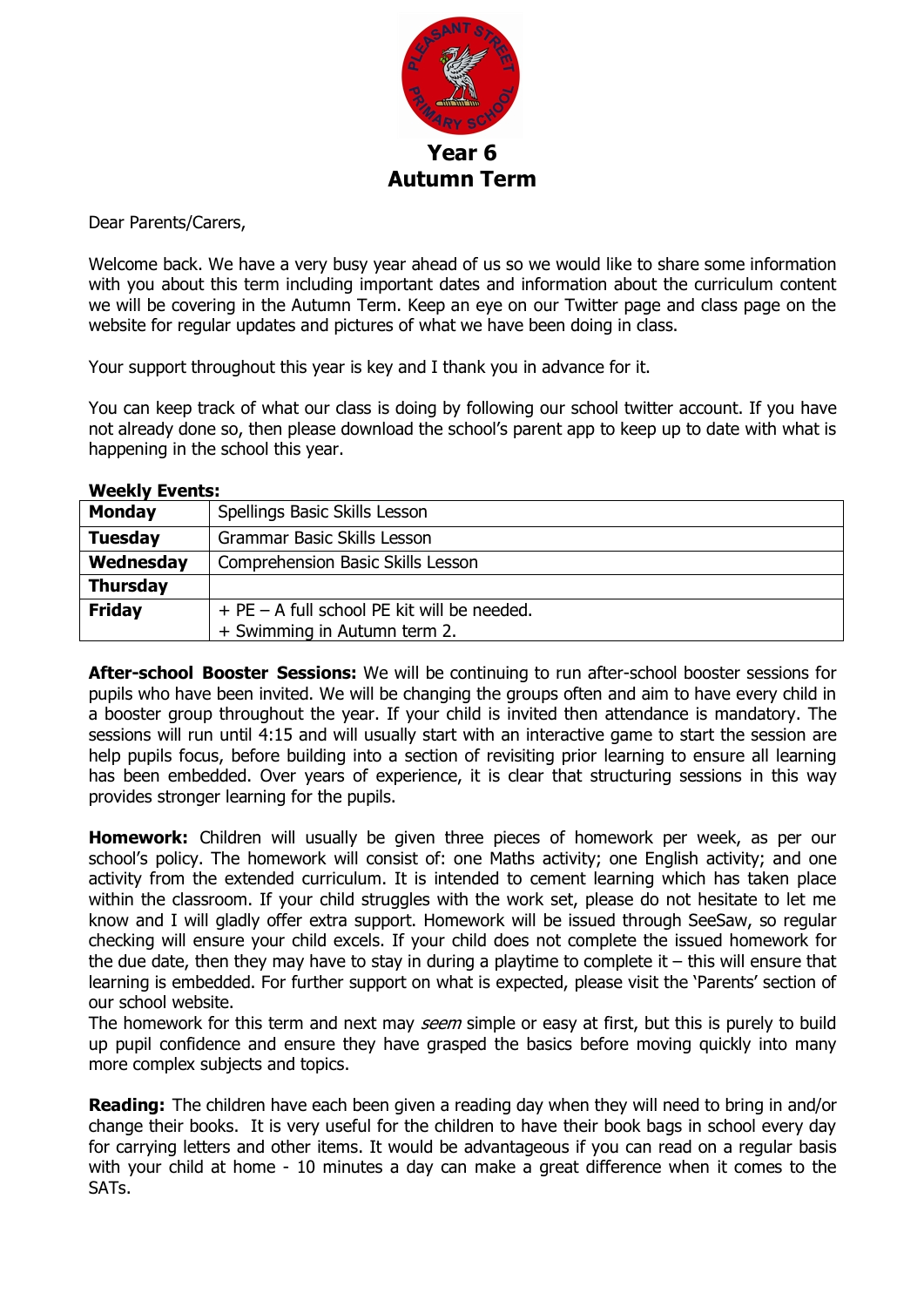**English:** The children will continue to cover a wide range of new spelling, punctuation and grammar (SPAG) that will develop and improve their writing ability. This term we will be focusing on several text types and beginning to develop a well-rounded style of mature writing. We will also have a predominant focus on SPAG, specifically spellings as this is a particular weakness of our class. We will have a large focus on developing your child's comprehension skills, preparing them for the end of year SATs.

**Maths:** For the first 4 weeks of this year, we will be covering objectives form the previous year so that we can help to bridge the education gap that may have grown due to COVID-19 and lockdown. The children will be learning about place value of numbers up to 10 digits (including decimal values). We will also be cementing their prior knowledge of the four operations – addition, subtraction, multiplication and division. Later in the term we will focus on using these operations when manipulating fractions.

The children need to practice their times tables; to learn them off by heart as soon as possible will dramatically help their progress. Times table knowledge is a year 4 skill, and should be treated with highest priority.

**Science:** This term we will be looking at the topic of 'Animals, Including Humans'. They will learn about the features, organs and systems of both the human body and the animal body – making comparisons. They will also learn about how to keep a healthy body.

The pupils will also be learning about Electricity, it's uses and it's discovery.

**Computing:** In computing sessions we will be focusing on using Excel formulas. We will also be studying a STEM activity from external providers MGL. Later in the year, we will be studying the use of variables through a program called Scratch.

**Geography:** We will be using maps to study other countries, with a view to help our Historical learning.

**History:** Pupils will be learning about the process of World War 2, the aftermath of World War Two, and Far Eastern Prisoners of War. They will look in detail at: the political and economic climate in place in the build-up to the War; the idea of appeasement within the British Government; Life on the British Homefront; Propaganda; Life as FEPOW; Local life after the War.

**RE:** Our RE topic for this term is Islam. We will be discussing the question of 'What does it mean to be a Muslim today?'. We will cover all major religions in our RE topics throughout the year. Later in the term we will discuss the question of "What difference does it make to believe in Ahimsa, Grace and/or Ummah?".

**Music:** This term the children will be learning the song "You've Got a Friend". They will be studying Beat and Rhythm, as well as Listening and Composing their own musical pieces. Later in the term the class will be using this knowledge to prepare for the Christmas Production.

Art & DT: The children will be studying the artist, William Morris. They will also produce artwork linked to the topics of RE, Geography and History. They will also be taking part in regular weekly sketching sessions. In DT we will be creating moving toys through the use of cams.

| Art            | Sketch, Print, Fabric, Design,              | <b>SPAG</b> | Apostrophe, Possession, Omission, Fronted Adverbial,          |
|----------------|---------------------------------------------|-------------|---------------------------------------------------------------|
|                | Complementary, Contrasting, Primary,        |             | Contraction, Modal Verb, Verb, Noun, Pronoun.                 |
|                | Tertiary.                                   |             |                                                               |
| Music          | Timbre, Pitch, Structure, Pulse, Beat,      | Computing   | Cell, Column, Row, Formulae, Graph, Chart Spreadsheet, Cell   |
|                | Dynamics, Melody, Duration, Tempo,          |             | Reference, Grid, Tab, Workbook, Merge, Auto Sum, Algorithm,   |
|                | Texture, Rhythm, Harmony, Treble, Bass,     |             | Abstraction, Decomposition, Logic, Sequence, Variable, Input, |
|                | Lavers.                                     |             | Output, Debug, Operators, Loops, Conditionals.                |
| <b>RE</b>      | Pillar, Hajj, Zakat, Sawn, Salah, Shahadah, | Science     | Blood, Blood vessels, Carbon dioxide, Circulatory system,     |
|                | Prophet, Culture, Journey.                  |             | Nutrients, Diet, Drugs, Exercise, Oxygen, Lifestyle.          |
| <b>History</b> | Appeasement, Allies, Invasion, Treaty,      | Maths       | Numerator, Denominator, Fraction, Factor, Decimal,            |
|                | Prisoner of War, Black Out, Evacuee,        |             | Percentage, Sum, Remainder.                                   |
|                | Rations, Propaganda, Holocaust.             |             |                                                               |

**Useful Vocabularv** – If you can discuss these with your child at home, it'll really accelerate their learning this year.